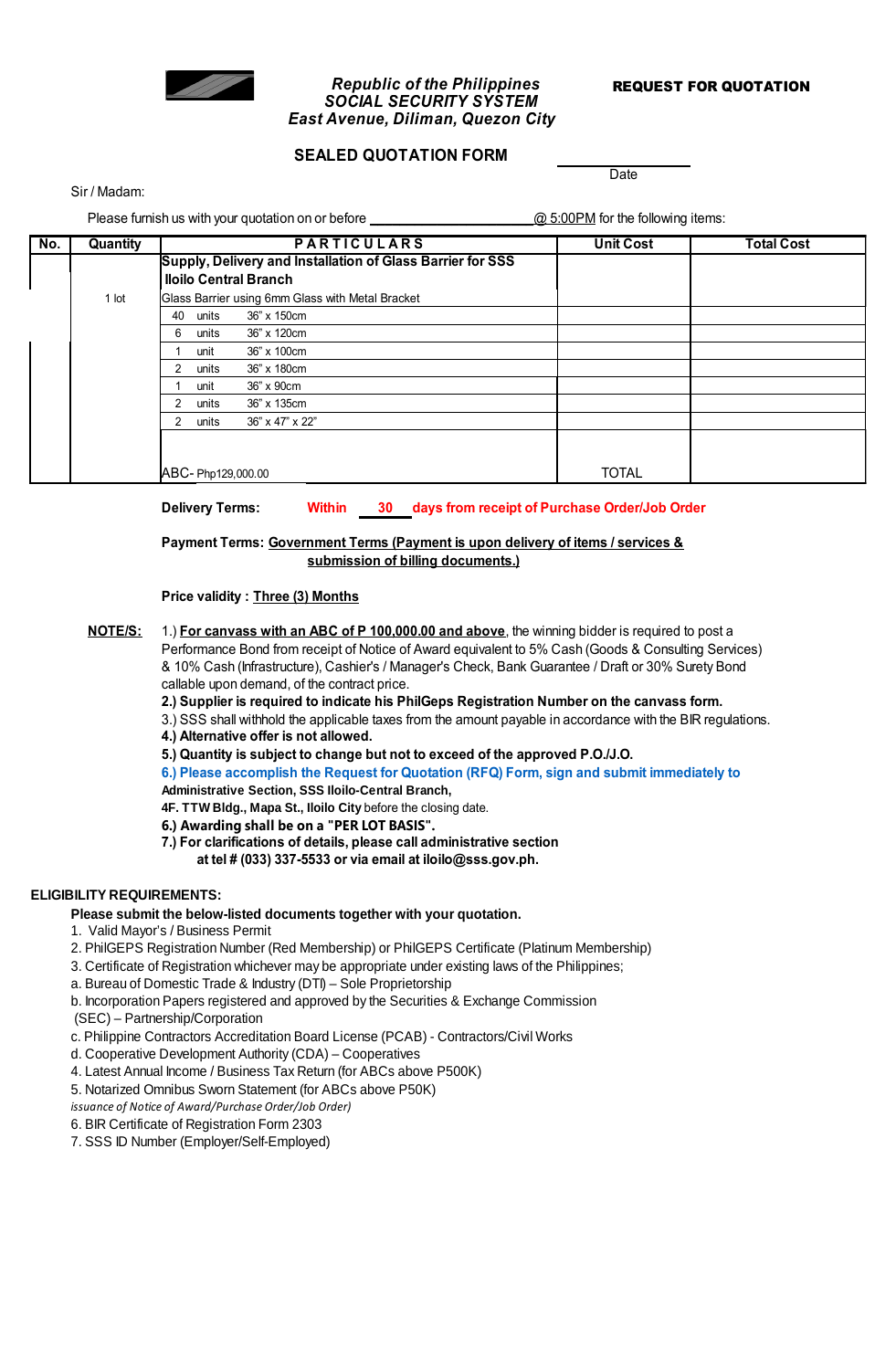#### **GENERAL CONDITIONS OF THE CONTRACT:**

1. The Supplier shall deliver the goods in accordance with the description and quantity specifications of the Purchase Order/Job Order.

2. The Supplier shall deliver the goods within the period indicated in the Purchase Order. A penalty of 1/10 of 1% of the total amount of the items shall be imposed for every day of delay in delivery.

3. The Supplier shall deliver Goods/Services which must all be fresh stock, brand-new, unused, properly sealed, and which are not set to expire within two (2) years from date of delivery to SSS, if applicable.

4. The Supplier warrants that all the Goods/Services have no defect arising from design, materials, or workmanship or from any act or omission of the Supplier or the manufacturer that may develop under normal use of consumables, if applicable.

5. For Goods, the Supplier shall replace any defective item within twenty-four (24) hours from the time that it was notified by SSS of the defect. Defects detected only after the item is installed and used is covered by the replacement warranty which will be in effect for every item until its expiry date. Replacement of defective item shall have no cost to the SSS, if applicable.

6. In order to assure that manufacturing defects shall be corrected by the Supplier, a warranty security shall be required from the Supplier for a period of one (1) year. The obligation for the warranty shall be covered, at the Supplier's option, by either retention money in an amount equivalent to five percent (5%) of total purchase price, or a special bank guarantee equivalent to five percent (5%) of the total purchase price with validity period starting from the date of acceptance. The said amounts shall only be released after the lapse of the warranty period.

7. If the Supplier, having been notified, fails to remedy the defect(s) within the specified period, the SSS may proceed to take such remedial action as may be necessary, at the Supplier's risk and expense and without prejudice to any other rights which the SSS may have against the Supplier under these Terms and Conditions and under the applicable law.

8. The pricing of the Goods/Services shall be in Peso and inclusive of Twelve Percent (12%) Value-Added Tax (VAT).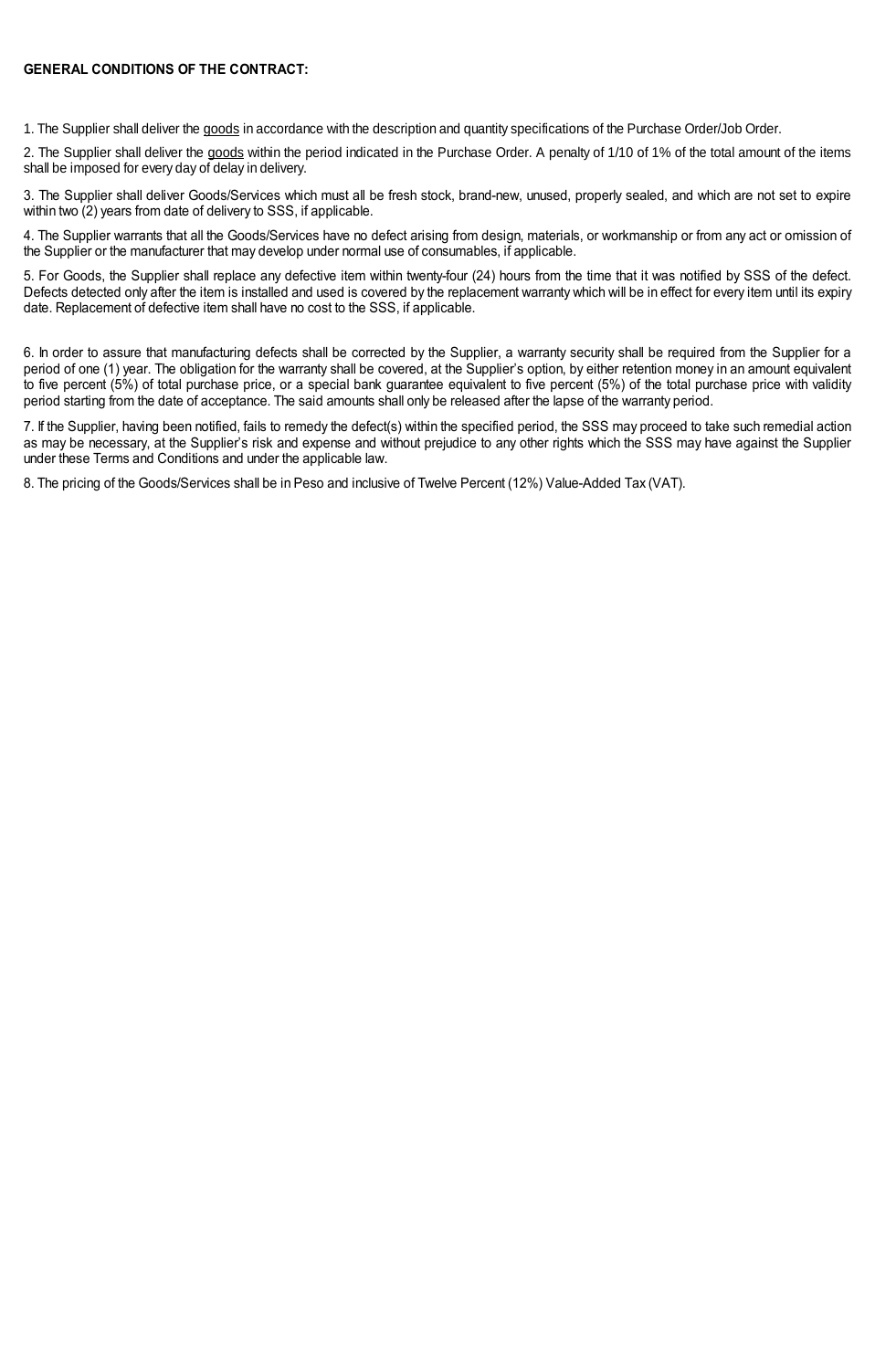### **SPECIAL CONDITIONS OF THE CONTRACT:**

1. CONFIDENTIALITY. Neither party shall, without the prior written consent of the other, disclose or make available to any person, make public, or use directly or indirectly, except for the performance and implementation of the works, any confidential information, acquired from an information holder in connection with the performance of this Contract, unless: (i) the information is known to the disclosing party, as evidenced by its written records, prior to obtaining the same from the information holder and is not otherwise subject to disclosure restrictions on the disclosing party, (ii) the information is disclosed to the disclosing party by a third party who did not receive the same, directly or indirectly, from an information holder, and who has no obligation of secrecy with respect thereto, or (iii) required to be disclosed by law.

The obligation of confidentiality by both parties, as provided herein, shall survive the termination of the contract.

2. MERGER AND CONSOLIDATION. In case of merger, consolidation or change of ownership of the Winning Bidder with other company, it is the responsibility of the surviving company/consolidated company/acquiring entity to inform SSS of the change in corporate structure/ownership. Failure to do so shall translate in such company assuming all liabilities of the acquired/merged company under the contract.

3. FORCE MAJEURE. Neither party shall be liable for any delay or failure to perform its obligations pursuant to the Contract if such delay is due to force majeure.

Force Majeure shall mean events beyond the control of and affecting either party which cannot be foreseen or if foreseeable cannot be either prevented nor avoided despite the exercise of due diligence.

4. NON-ASSIGNMENT. Neither party may assign the Contract in whole or in part without the consent of the other party.

The Winning Bidder shall not subcontract in whole or in part the project and deliverables subject of the Contract without the written consent of SSS.

5. WAIVER. Failure by either party to insist upon the other strict performance of any of the terms and conditions hereof shall not be deemed a relinquishment or waiver of any subsequent breach or default of the terms and conditions hereof, which can only be deemed made if expressed in writing and signed by its duly authorized representative. No such waiver shall be construed as modification of any of the provisions of the Agreement or as a waiver of any past or future default or breach hereof, except as expressly stated in such waiver.

6. CUMULATIVE REMEDIES. Any and all remedies granted to the parties under the applicable laws and the Contract shall be deemed cumulative and may therefore, at the sole option and discretion, be availed of by the aggrieved party simultaneously, successively, or independently.

7. NO EMPLOYER-EMPLOYEE RELATIONSHIP. It is expressly and manifestly understood and agreed upon that the employees of Winning Bidder assigned to perform the project are not employees of SSS. Neither is there an employer-employee relationship between SSS and Winning Bidder.

The Contract does not create an employer-employee relationship between SSS and the Winning Bidder including its personnel; that the services rendered by the personnel assigned by Winning Bidder to SSS in the performance of its obligation under the contract do not represent government service and will not be credited as such; that its personnel assigned to SSS are not entitled to benefits enjoyed by SSS' officials and employees such as Personal Economic Relief Allowance (PERA), Representation and Transportation Allowance (RATA), ACA, etc.; that these personnel are not related within the third degree of consanguinity or affinity to the contracting officer and appointing authority of SSS; that they have not been previously dismissed from the government service by reason of an administrative case; that they have not reached the compulsory retirement age of sixty-five (65); and that they possess the education, experience and skills required to perform the job. The Winning Bidder hereby acknowledges that no authority has been given by SSS to hire any person as an employee of the latter. Any instruction given by SSS or any of its personnel to Winning Bidder's employees are to be construed merely as a measure taken by the former to ensure and enhance the quality of project performed hereunder. Winning Bidder shall, at all times, exercise supervision and control over its employees in the performance of its obligations under the contract.

8. PARTNERSHIP. Nothing in the contract shall constitute a partnership between the parties. No party or its agents or employees shall be deemed to be the agent, employee or representative of any other party.

9. COMPLIANCE WITH SS LAW. The Winning Bidder shall report all its employees to SSS for coverage and their contributions, as well as, all amortizations for salary/education/calamity and other SSS loans shall be updated.